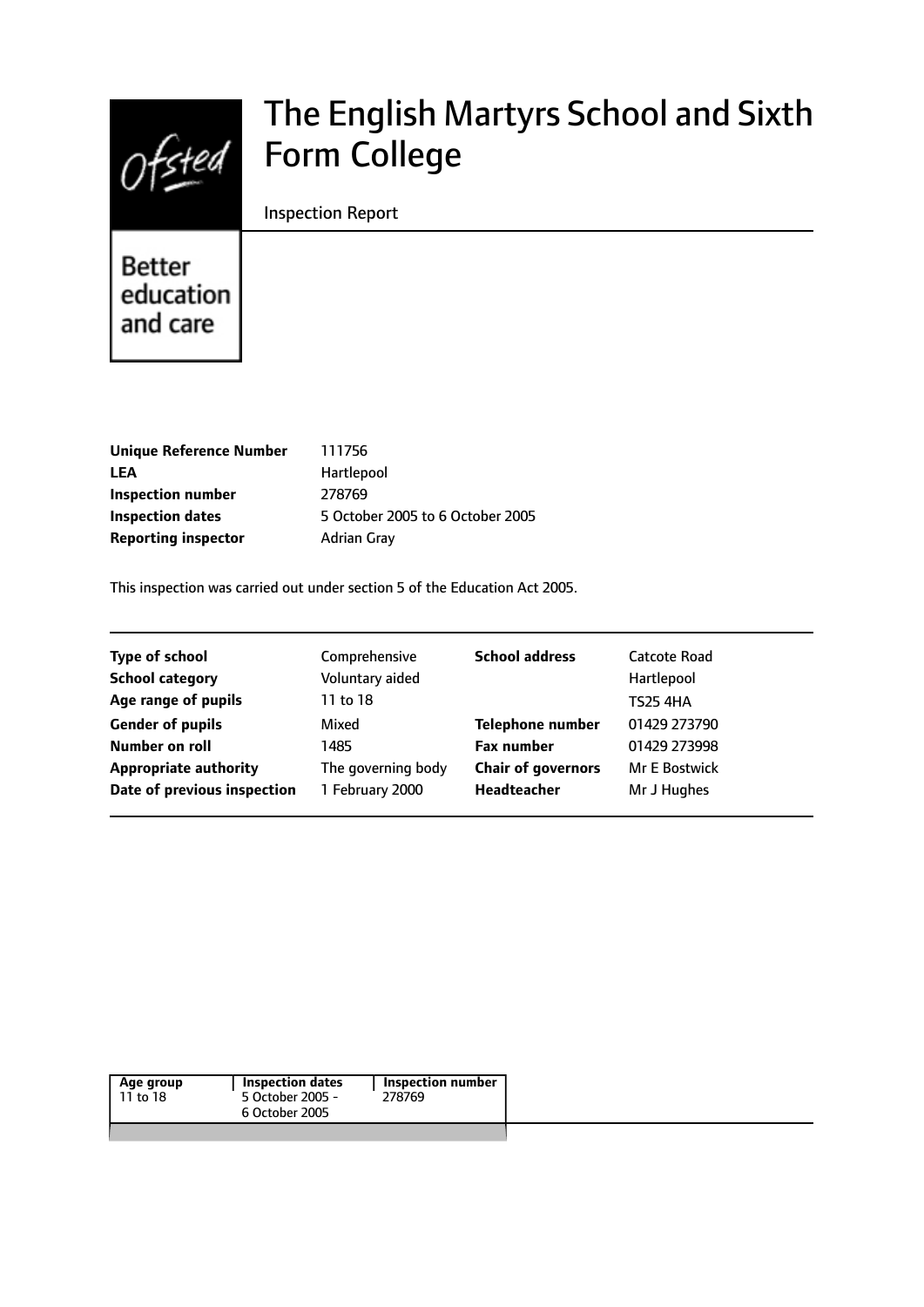© Crown copyright 2006

#### Website: www.ofsted.gov.uk

This document may be reproduced in whole or in part for non-commercial educational purposes, provided that the information quoted is reproduced without adaptation and the source and date of publication are stated.

Further copies of this report are obtainable from the school. Under the Education Act 2005, the school must provide a copy of this report free of charge to certain categories of people. A charge not exceeding the full cost of reproduction may be made for any other copies supplied.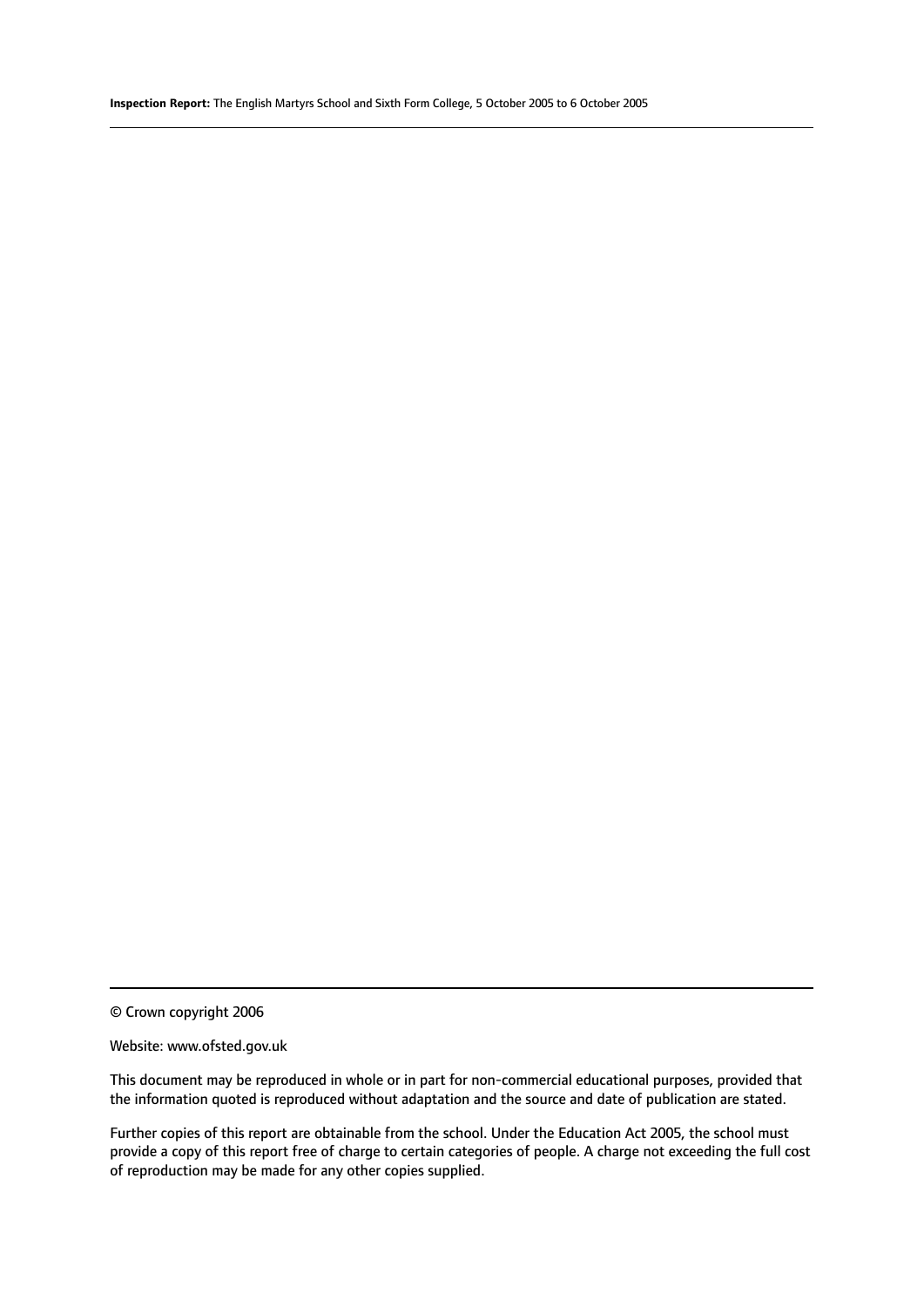# **Introduction**

The inspection was carried out by one of Her Majesty's Inspectors (HMI) with four additional inspectors.

# **Description of the school**

The English Martyrs School is a large school for pupils aged 11 to 19. It is the only 11 to 19 school in the local authority and the only Catholic secondary school. The pupils come mainly from a number of Catholic primary schools spread over a wide area; the extent of deprivation is greater than the national average and 13% of pupils are eligible for free school meals. The proportion of pupils whose first language is believed not to be English is very small. Attainment on entry is above average.

## **Key for inspection grades**

| Grade 1 | Outstanding  |
|---------|--------------|
| Grade 2 | Good         |
| Grade 3 | Satisfactory |
| Grade 4 | Inadequate   |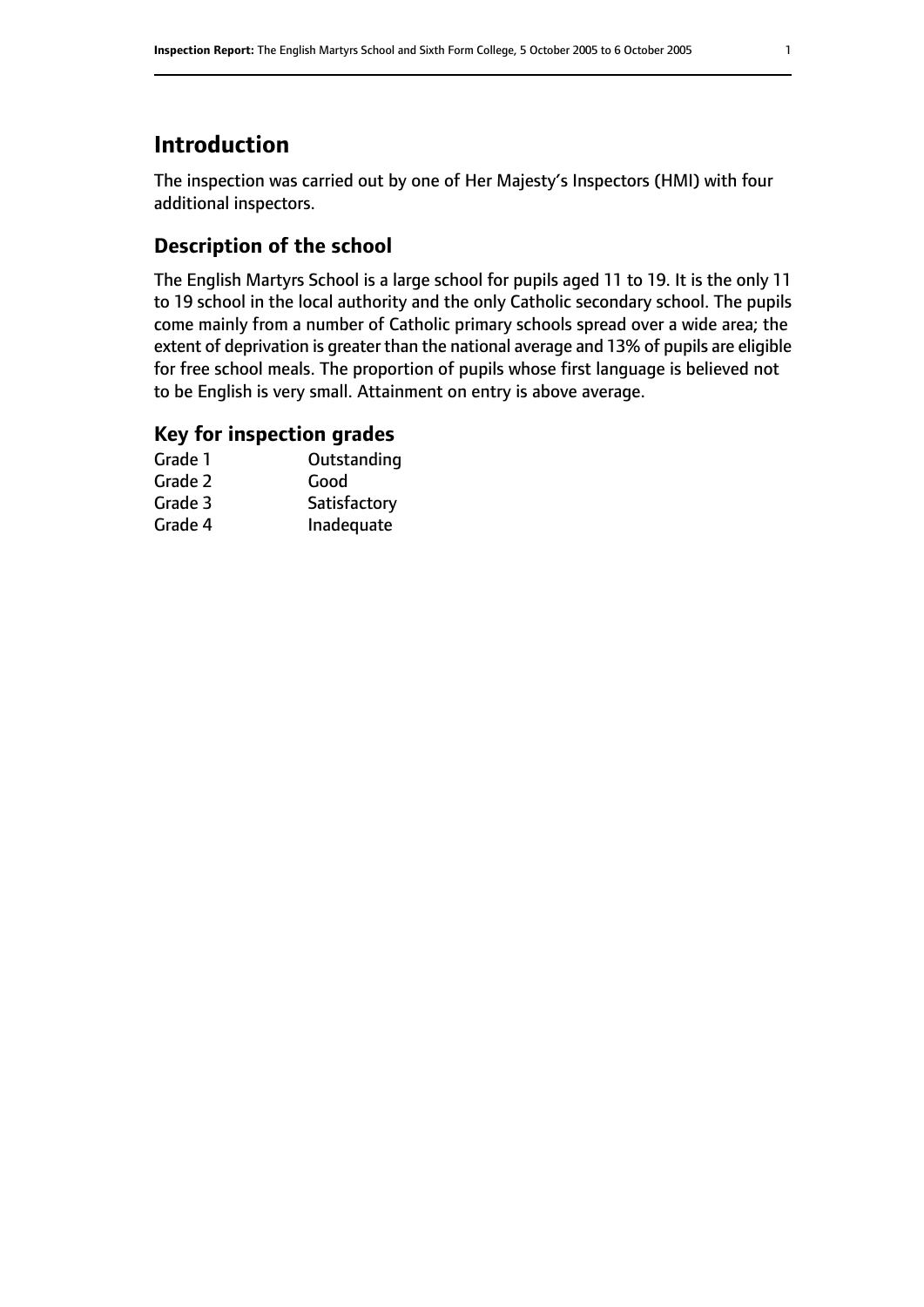# **Overall effectiveness of the school**

#### **Grade: 2**

Inspectors agree with the school that it is a good school. The pupils' personal development and their well-being are outstanding features and the school community has high moral and spiritual values. Standards are good overall, although after several years of consistent improvement the school experienced a sharp fall in its results in 2004 due largely to staff absence in core subjects. Because of this, pupils' progress was inadequate in the affected subjects in 2004, although standards overall were satisfactory in Key Stage 3 and good in Key Stage 4. Standards recovered well in 2005 and were well above national averages at general certificate of secondary education (GCSE). Value for money is sound. The curriculum is good overall. The care, guidance and support of pupils are good. Leadership and management are good overall; the vision for the school in terms of its values and ethos is outstanding, but areas such as assessment and monitoring are not consistently effective at all levels.

Improvement has been satisfactory since the last inspection. Good progress has been made in the provision of information and communication technology (ICT), but evaluation and long-term planning, though adequate, remain among the weaker areas of the school's practice. The school has a good capacity to make further improvement, as can be seen from its response to the disappointing 2004 examination and test results.

#### **Effectiveness and efficiency of the sixth form**

#### **Grade: 2**

The school judges its sixth form provision to be good and inspectors agree. Students are offered a wide range of subjects at advanced subsidiary level (AS level) and general certificate of education (GCE) A2 level, and some vocational courses. The dip in the general certificate of education advanced level (GCE A-level) results in 2004 was partially attributable to staffing difficulties. The results improved in 2005. Students are now making good progress. Leadership and management of the sixth form are good and there is good capacity for further improvement. Guidance and support are strong features and help students to achieve their potential. Teaching is good and students are encouraged to develop independent learning skills through personal research. They are well supported by the tutorial system and individual interviews. Retention rates are excellent and have recently improved because of better guidance in Year 11 to help students make well informed choices. Students enjoy their studies and have very positive attitudes to learning. They are provided with opportunities to develop leadership skills and to take responsibility, for example, by leading the school council. Students make valuable contributions to the local community through charity work and other activities.

#### **What the school should do to improve further**

• Develop more rigorous systems for monitoring and evaluating teaching, learning and achievement.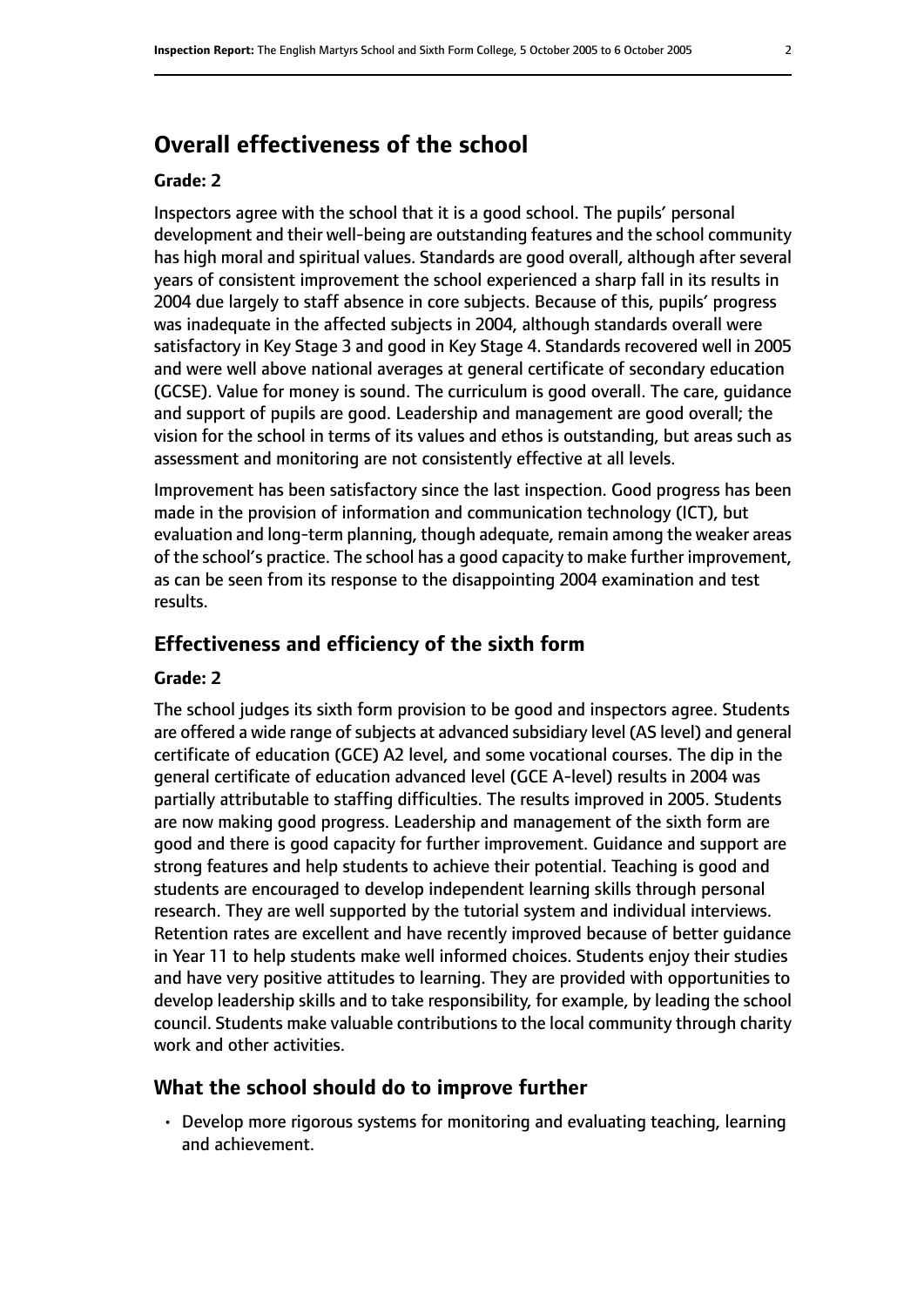• Increase teachers' use of assessment strategies to inform their planning and to respond to the needs of the learners.

# **Achievement and standards**

#### **Grade: 2**

#### **Grade for sixth form: 3**

The school considers achievement and standards to be good and the inspectors agree. In general, standards have risen steadily over the last six years; although there was a dip in 2004, the rising trend was restored in the 2005 national test and examination results at Key Stage 3 and GCSE. Both standards and progress were observed to be good or better in three quarters of the lessons seen.

The results of the 2004 national tests taken at age 14 were broadly average in English and above average in mathematics and science. However, achievement was inadequate overall as pupils' progress between the ages of 11 and 14 was well below that of similar pupils nationally, especially in English and science. The unvalidated 2005 results rose in all three subjects and exceeded the school's targets. Pupils' progress improved, but a clear measurement against national value-added tables was not possible at the time of the inspection.

Results in GCSE examinations fell in 2004 after a strong year in 2003, although standards remained above average in most subjects and were good overall. The proportion of pupils gaining at least five grade A to G passes remains a strength of the school. Pupils' progress from the age of 11 was broadly average, but much better than that of pupils in schools in similar areas. However, progress and standards in English and mathematics were significantly below expectations although the proportion of pupils gaining at least a grade was higher than average. In 2004, pupils did considerably less well in mathematics than in other subjects. The proportion of pupils who gained five or more A to C grades improved sharply to 68% in 2005, well above the national figure. The improvement in the proportion of  $A^*$  to C grade passes in English brought the school close to the national figure for 2004 while in mathematics and science this standard was comfortably exceeded.

Standards in the sixth form are satisfactory and rising. Pass rates for advanced level courses were above the national average in 2003 and broadly average in 2004. However, the proportion of grades A to B, which was slightly above average in 2003, fell sharply and was below average in 2004; unvalidated figures for 2005 show an improvement to a broadly average standard. Standards in vocational exams are average; there have been high pass rates over the last three years to 2005, but the proportion of higher grades has been below that found nationally. Progress has been broadly satisfactory over the last four years; although inadequate in 2004, it improved and was close to the average in 2005. Students are now making good progress in lessons: progress was seen to be good or outstanding in all lessons observed by inspectors.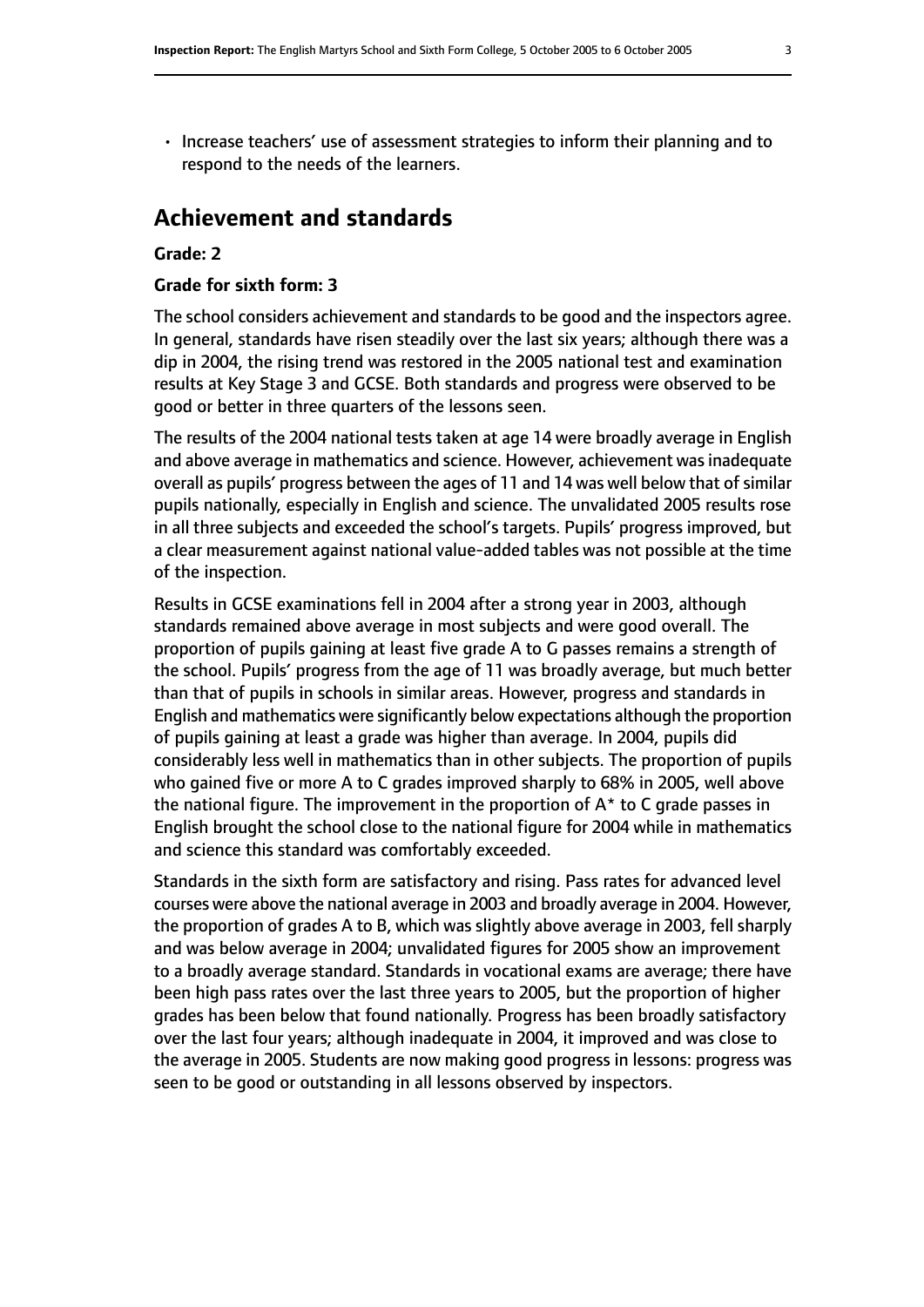#### **Personal development and well-being**

#### **Grade: 1**

The school evaluates learners' personal development and well-being as outstanding and inspectors agree. Pupils thoroughly enjoy school and this is reflected in their very positive attitudes to work and the daily life of the school. Standards of courtesy and behaviour are high. Pupils' personal development was seen to be good or outstanding in nine tenths of the lessons observed. Spiritual development is outstanding, with many opportunities for prayer and reflection; pupils are keen to participate in retreats and other religious activities, discussing these confidently. Pupils mature quickly, largely as a result of a carefully structured programme which covers all aspects of citizenship and personal development. Pupils benefit from learning about a healthy lifestyle; they are taught about the dangers of smoking and of the abuse of drugs and alcohol. Many pupils participate in sport and use the outdoor facilities. Pupils make a very positive contribution to the community. For example, they work as mentors in the nearby special school and contribute to local fund raising initiatives. Pupils are well prepared for adult life through a comprehensive careers guidance programme which includes work-related learning and work experience. Pupils feel safe in school and report very few instances of bullying. The rare examples of inappropriate behaviour are dealt with swiftly and serious sanctions are used when pupils do not maintain the school's high standards. Attendance is well above the national average for all schools.

# **Quality of provision**

#### **Teaching and learning**

#### **Grade: 2**

The inspectors agree with the school that the quality of teaching and learning is now good asthe weaknesses, which affected a few subjects, have been addressed. Teaching was at least satisfactory in all lessons seen and good or outstanding in four fifths. Learners now make good progress and show good attitudes to their work as a result of effective teaching. Pupils are very well motivated by interesting activities which stretch their understanding. This good teaching, combined with pupils' very good attitudes, creates an environment in which pupils can do well. The characteristic strengths of good teaching include the very good subject knowledge of teachers, particularly in the sixth form. This leads to teachers being confident and enthusiastic in their teaching, engaging students and encouraging them to work well. The best teaching observed made good use of assessment for learning, for example, by checking students' prior learning and focusing clearly on its links with the purpose of the lesson. ICT is also used well. In the few lessons that were relatively less successful, these aspects were inconsistently applied with the result that pupils' progress was more modest, for example when there was weak planning in mathematics.

The identification of, and provision for, pupils' additional learning needs are good. Work is closely tailored to individual needs resulting in good achievement. In all age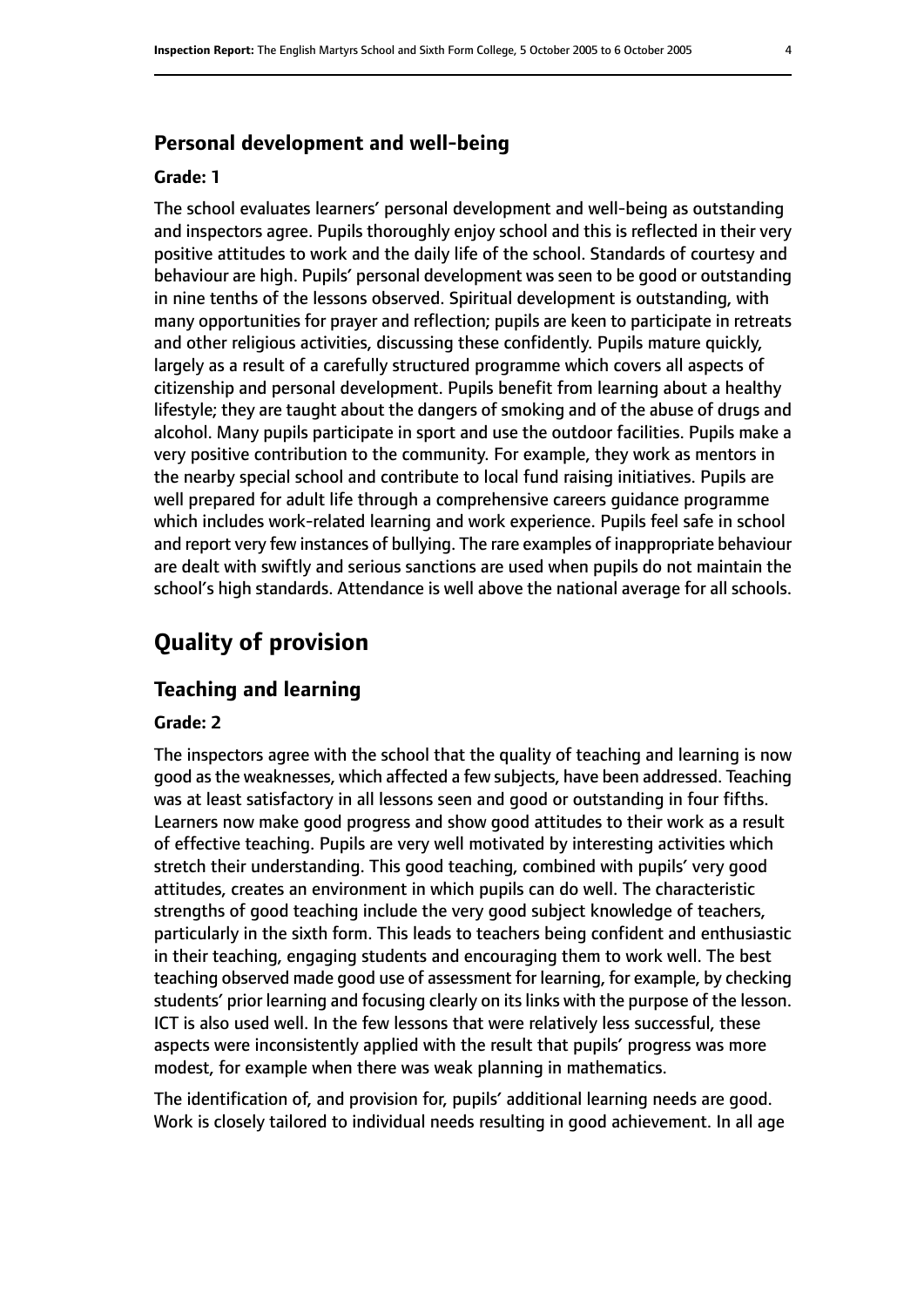groups, very good relationships between teachers and pupils help support successful learning.

#### **Curriculum and other activities**

#### **Grade: 2**

Although the school evaluates its 11 to 16 curriculum as outstanding, inspectors judge it to be good. It is also good in the sixth form. All pupils enjoy a broad and balanced range of subjects that leads to a large majority achieving GCSE passes. This meets the needs of these pupils. More recently, some vocational choices have been added. The needs of those with learning difficulties and/or disabilities, and those who are gifted and talented, are met well, although a few with learning difficulties and/or disabilities do not have sufficient opportunities to take suitable examinations. The personal, social and health education programme enables pupils to learn about healthy lifestyles and pupils are well prepared for the world of work, induction into the sixth form and future options. Vocational courses are developing in the sixth form. The school's arts college status has a strong impact on the school and the community. Pupils have the opportunity to participate in a vast range of extra-curricular and extra learning sessions.

#### **Care, guidance and support**

#### **Grade: 2**

The school judges the quality of care and guidance as outstanding but the inspection judges it to be good with some outstanding features. The outstanding development of a Catholic ethos has a considerable bearing on the pupils' values, well-being and personal development. There is a powerful sense of a community based upon the espousal and practice of clear Christian values, leading to a high quality of care and support.

Pupils are very positive about the way in which they are listened to and how they are prepared for the demands of secondary schooling. Child protection procedures are clear and understood by staff. Vulnerable pupils and those whose first language is not English are very well supported and links with outside agencies ensure that all pupils at risk receive specialist support.

The systems for monitoring the pupils' academic progress are less well developed. Although pupils do have some targets set in the major subjects, these are not always fully explained; as a result, many pupils remain unsure about the specific ways by which they can improve and cannot readily identify strengths and weaknesses in their work.

# **Leadership and management**

### **Grade: 2**

The school judges leadership and management to be good overall and inspectors agree. However, elements of practice vary between outstanding and satisfactory. Leadership has been outstanding in articulating a vision for a Catholic comprehensive school; this has been accepted and supported by staff, pupils and parents whose opinions are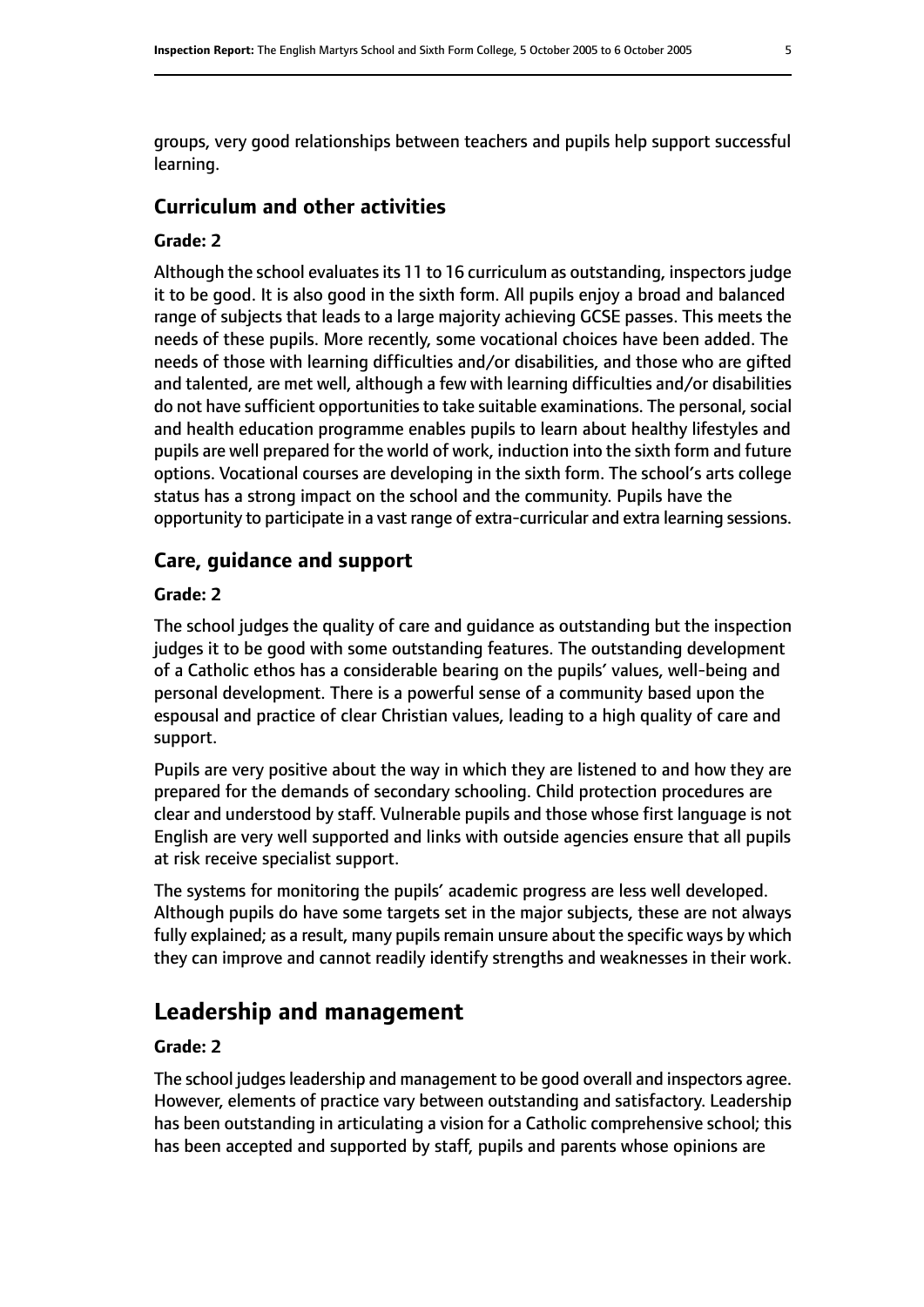sought and valued. The school is popular and oversubscribed. Through a variety of initiatives, the school has good links with others in the borough and the diocese. The school leadership has achieved a steady rise in standards and took appropriate action to help standards recover after the dip in 2004; the new leadership in mathematics has now established an agenda for improving this key subject.

Self-evaluation is still developing; although many of its conclusions are appropriate, it does not identify areas of weakness in performance or analyse in sufficient depth. The departmental review system includes elements of good practice. Nevertheless, it is too infrequent to contribute to a strategic analysis of teaching and learning in order to secure excellence. As a result, the school has been slow to identify what distinguishes high quality teaching. The development of effective assessment systems has been hampered by the lack of agreed practice. Performance management, including that of support staff, is well established.

The governing body is hard working and conscientious. They play an unusually prominent role in setting the tone and ethos of the school. The system for heads of department reporting to the curriculum committee after departmental reviews is good practice, but there is opportunity for the governing body's role in monitoring and evaluation to be expanded especially through keeping more detailed written records of actions to hold the school's leaders to account.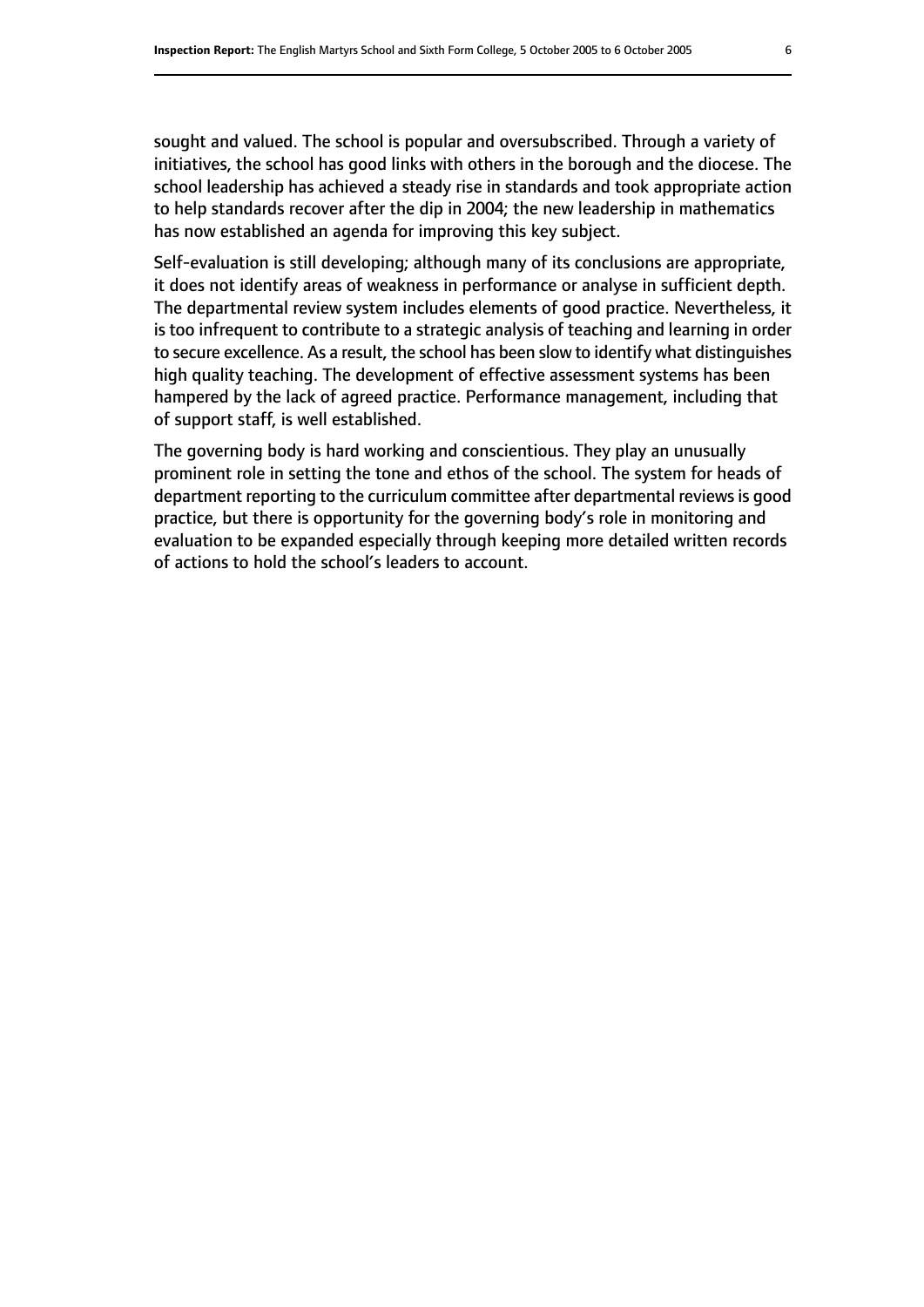**Any complaints about the inspection or the report should be made following the procedures set out inthe guidance 'Complaints about school inspection', whichis available from Ofsted's website: www.ofsted.gov.uk.**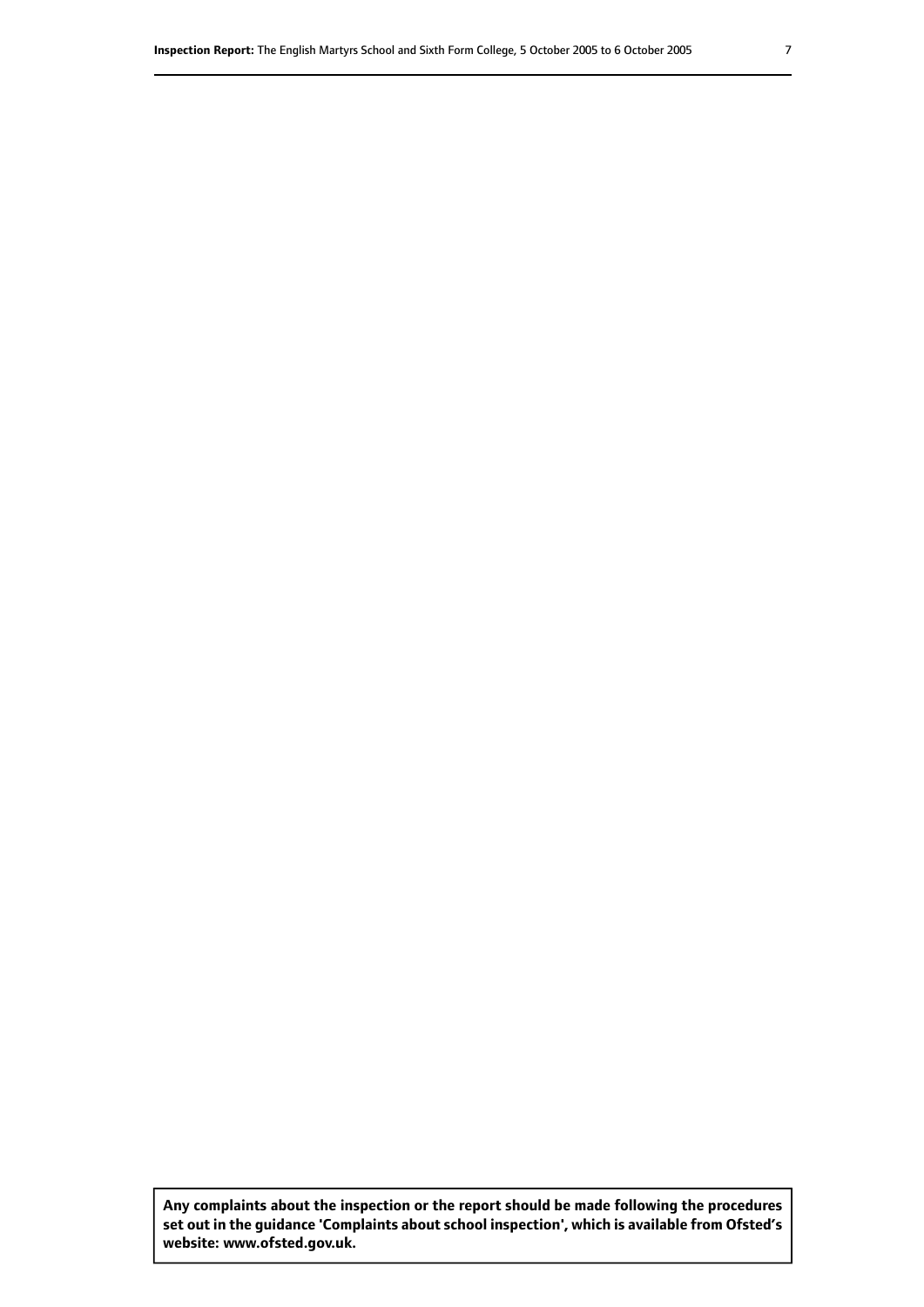# **Inspection judgements**

| Key to judgements: grade 1 is outstanding, grade 2 good, grade 3 | School         | $16-19$ |
|------------------------------------------------------------------|----------------|---------|
| satisfactory, and grade 4 inadequate                             | <b>Overall</b> |         |

#### **Overall effectiveness**

| How effective, efficient and inclusive is the provision of education,<br>integrated care and any extended services in meeting the needs of<br>learners? |     |     |
|---------------------------------------------------------------------------------------------------------------------------------------------------------|-----|-----|
| How well does the school work in partnership with others to promote<br>learners' well-being?                                                            |     |     |
| The quality and standards in foundation stage                                                                                                           | ΝA  |     |
| The effectiveness of the school's self-evaluation                                                                                                       |     |     |
| The capacity to make any necessary improvements                                                                                                         | Yes | Yes |
| Effective steps have been taken to promote improvement since the last<br>inspection                                                                     | Yes | Yes |

#### **Achievement and standards**

| How well do learners achieve?                                                                                 |  |
|---------------------------------------------------------------------------------------------------------------|--|
| The standards <sup>1</sup> reached by learners                                                                |  |
| How well learners make progress, taking account of any significant variations  <br>between groups of learners |  |
| How well learners with learning difficulties and disabilities make progress                                   |  |

#### **Personal development and well-being**

| How good is the overall personal development and well-being of the                                               |  |
|------------------------------------------------------------------------------------------------------------------|--|
| learners?                                                                                                        |  |
| The extent of learners' spiritual, moral, social and cultural development                                        |  |
| The behaviour of learners                                                                                        |  |
| The attendance of learners                                                                                       |  |
| How well learners enjoy their education                                                                          |  |
| The extent to which learners adopt safe practices                                                                |  |
| The extent to which learners adopt healthy lifestyles                                                            |  |
| The extent to which learners make a positive contribution to the community                                       |  |
| How well learners develop workplace and other skills that will contribute to<br>their future economic well-being |  |

#### **The quality of provision**

| How effective are teaching and learning in meeting the full range of<br>the learners' needs?          |  |
|-------------------------------------------------------------------------------------------------------|--|
| How well do the curriculum and other activities meet the range of<br>needs and interests of learners? |  |
| How well are learners cared for, guided and supported?                                                |  |

 $^1$  Grade 1 - Exceptionally and consistently high; Grade 2 - Generally above average with none significantly below average; Grade 3 - Broadly average; Grade 4 - Exceptionally low.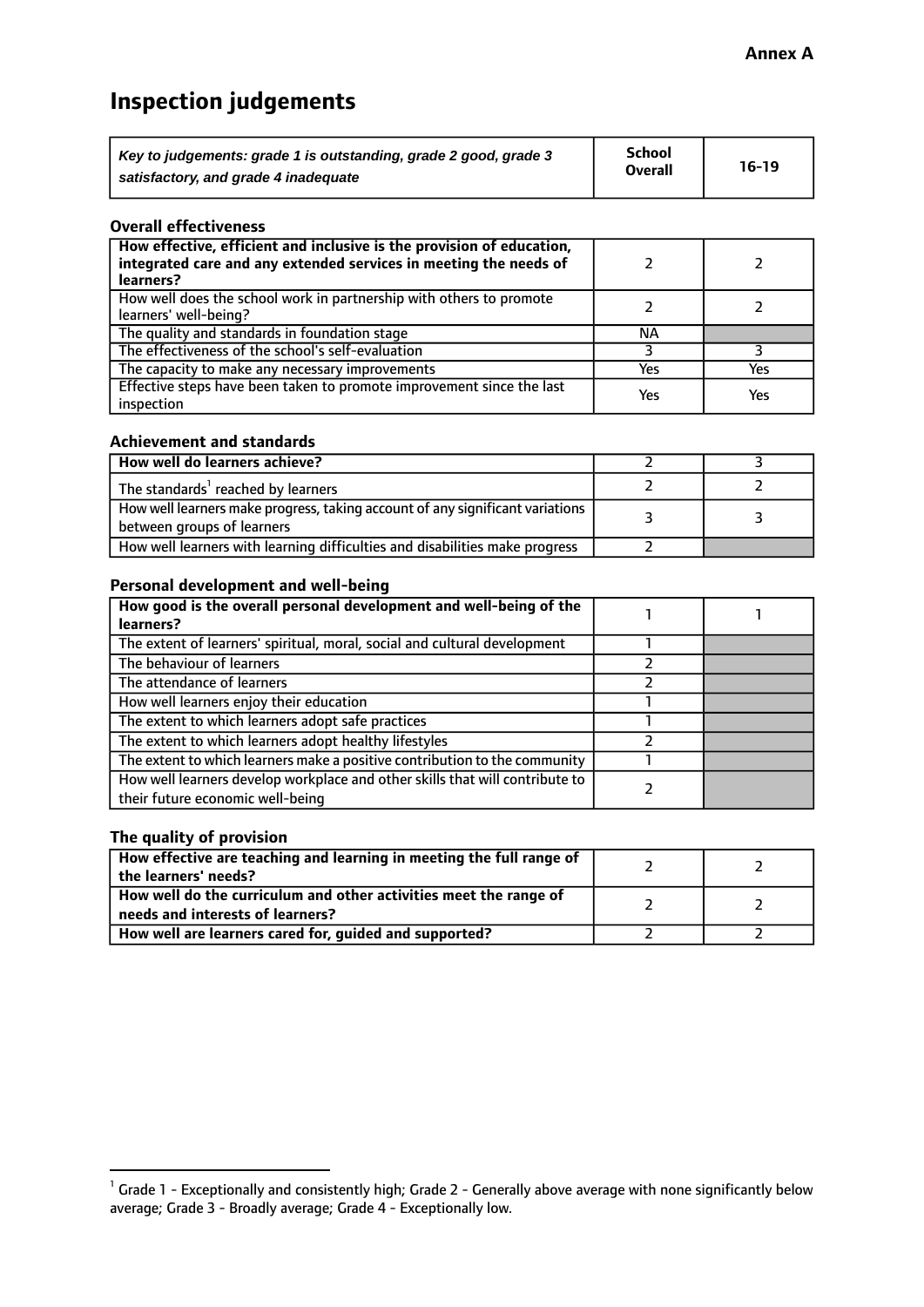# **Leadership and management**

| How effective are leadership and management in raising achievement<br>and supporting all learners?                                              |     |                          |
|-------------------------------------------------------------------------------------------------------------------------------------------------|-----|--------------------------|
| How effectively leaders and managers at all levels set clear direction leading<br>to improvement and promote high quality of care and education |     |                          |
| How effectively performance is monitored, evaluated and improved to meet<br>challenging targets, through quality assurance and self-review      |     |                          |
| How well equality of opportunity is promoted and discrimination tackled so<br>that all learners achieve as well as they can                     |     |                          |
| How effectively and efficiently resources are deployed to achieve value for<br>money                                                            |     |                          |
| The extent to which governors and other supervisory boards discharge their<br>responsibilities                                                  |     |                          |
| The adequacy and suitability of staff to ensure that learners are protected                                                                     | Yes | insufficient<br>evidence |

| The extent to which schools enable learners to be healthy                                     |            |  |
|-----------------------------------------------------------------------------------------------|------------|--|
| Learners are encouraged and enabled to eat and drink healthily                                | Yes        |  |
| Learners are encouraged and enabled to take regular exercise                                  | Yes        |  |
| Learners are discouraged from smoking and substance abuse                                     | <b>Yes</b> |  |
| Learners are educated about sexual health                                                     | Yes        |  |
| The extent to which providers ensure that learners stay safe                                  |            |  |
| Procedures for safequarding learners meet current government requirements                     | Yes        |  |
| Risk assessment procedures and related staff training are in place                            | Yes        |  |
| Action is taken to reduce anti-social behaviour, such as bullying and racism                  | <b>Yes</b> |  |
| Learners are taught about key risks and how to deal with them                                 | Yes        |  |
| The extent to which learners make a positive contribution                                     |            |  |
| Learners are helped to develop stable, positive relationships                                 | Yes        |  |
| Learners, individually and collectively, participate in making decisions that affect them     | Yes        |  |
| Learners are encouraged to initiate, participate in and manage activities in school and the   | <b>Yes</b> |  |
| wider community                                                                               |            |  |
| The extent to which schools enable learners to achieve economic well-being                    |            |  |
| There is provision to promote learners' basic skills                                          | <b>Yes</b> |  |
| Learners have opportunities to develop enterprise skills and work in teams                    | <b>Yes</b> |  |
| Careers education and guidance is provided to all learners in key stage 3 and 4 and the sixth | Yes        |  |
| form                                                                                          |            |  |
| Education for all learners aged 14-19 provides an understanding of employment and the         | Yes        |  |
| economy                                                                                       |            |  |